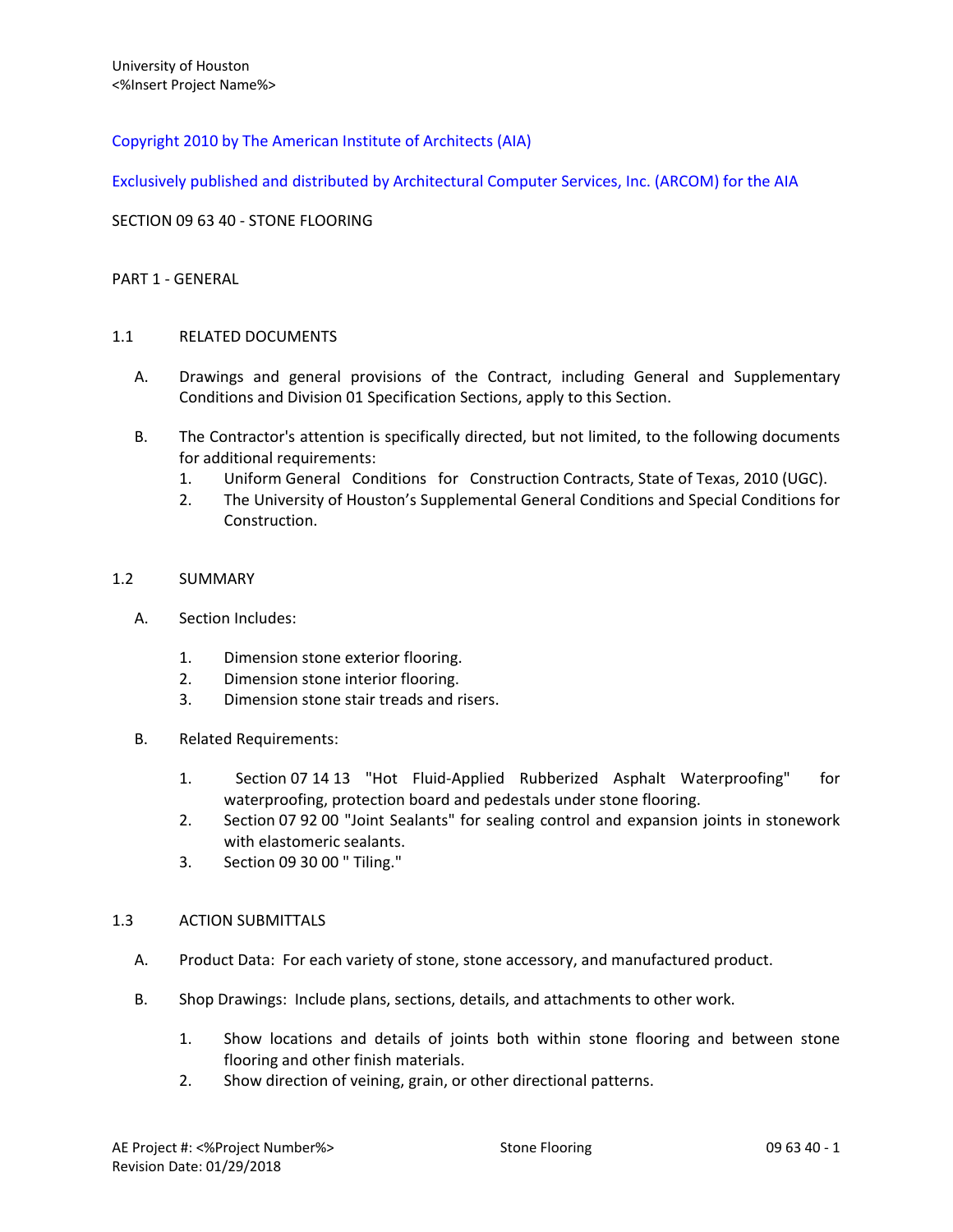- C. Samples for Initial Selection: For joint materials involving color selection.
- D. Samples for Verification:
	- 1. For each stone type indicated, in sets of Samples not less than 12 inches square. Include at least two or more Samples in each set and show the full range of color and other visual characteristics in completed Work.
	- 2. For each color of grout required.

## 1.4 INFORMATIONAL SUBMITTALS

- A. Qualification Data: For fabricator.
- B. Material Test Reports:
	- 1. Stone Test Reports: For each stone variety proposed for use on Project, by a qualified testing agency, indicating compliance with required physical properties, according to referenced ASTM standards. Base reports on testing within previous three years.

### 1.5 CLOSEOUT SUBMITTALS

A. Maintenance Data: For stone flooring to include in maintenance manuals. Include product data for stone-care products used or recommended by Installer and names, addresses, and telephone numbers of local sources for products.

## 1.6 QUALITY ASSURANCE

- A. Fabricator Qualifications: Shop that employs skilled workers who custom fabricate stone flooring.
- B. Installer Qualifications: A firm or individual experienced in installing stone flooring similar in material, design, and extent to that indicated for this Project, whose work has a record of successful in-service performance.

## 1.7 DELIVERY, STORAGE, AND HANDLING

- A. Store and handle stone and related materials to prevent deterioration or damage due to moisture, temperature changes, contaminants, corrosion, breaking, chipping, and other causes.
	- 1. Lift stone with wide-belt slings; do not use wire rope or ropes that might cause staining. Move stone, if required, using dollies with cushioned wood supports.
	- 2. Store stone on wood A-frames or pallets with nonstaining, waterproof covers. Arrange to distribute weight evenly and to prevent damage to stone. Ventilate under covers to prevent condensation.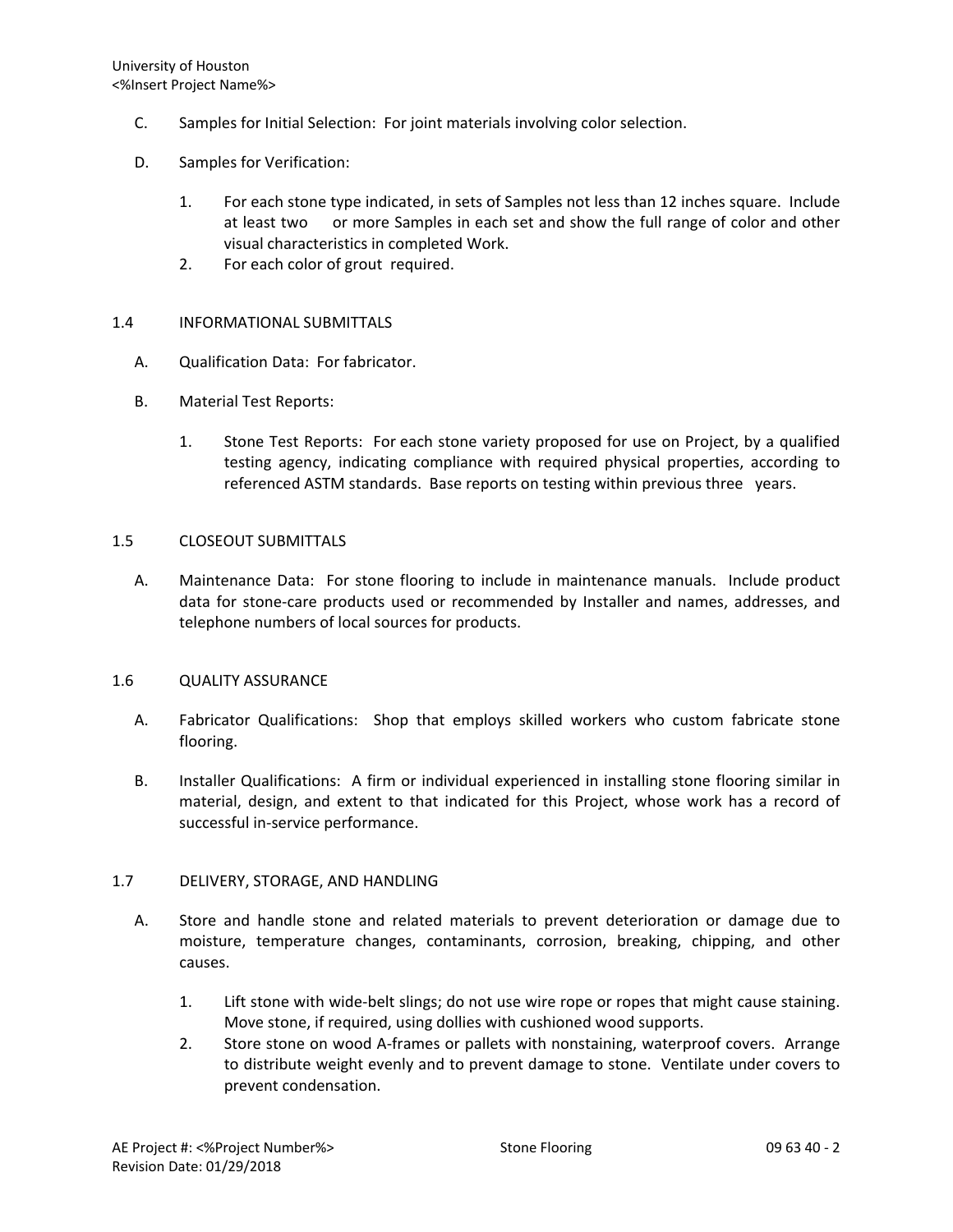- B. Mark stone units, on surface that is concealed after installation, with designations used on Shop Drawings to identify individual stone units. Orient markings on vertical panels so that they are right side up when units are installed.
- C. Store cementitious materials on elevated platforms, under cover, and in a dry location. Do not use cementitious materials that have become damp.

### 1.8 FIELD CONDITIONS

- A. Maintain air and material temperatures to comply with requirements of installation material manufacturers, but not less than 50 deg Fduring installation and for seven days after completion.
- B. Cold-Weather Requirements for Exterior Stone Flooring: Do not use frozen materials or materials mixed or coated with ice or frost. Do not build on frozen substrates. Remove and replace unit masonry damaged by frost or by freezing conditions. Comply with cold-weather construction requirements contained in ACI 530.1/ASCE 6/TMS 602.
- C. Hot-Weather Requirements for Stone Flooring: Comply with hot-weather construction requirements contained in ACI 530.1/ASCE 6/TMS 602 and with the following:
	- 1. Maintain temperature of materials below 100 deg F.
	- 2. Do not apply mortar to substrates with temperatures of 100 deg F and above.
	- 3. When the ambient temperature exceeds 90 deg F, fog spray installed stone flooring until damp at least three times a day until flooring is three days old.

## PART 2 - PRODUCTS

### 2.1 MANUFACTURERS

- A. Source Limitations for Stone: Obtain each variety of stone, regardless of finish, from single quarry with resources to provide materials of consistent quality in appearance and physical properties.
	- 1. For stone types that include same list of varieties and sources, provide same variety from same source for each.
	- 2. Make stone slabs available for examination by Architect.
		- a. Architect will select aesthetically acceptable slabs and will indicate aesthetically unacceptable portions of slabs.
		- b. Segregate slabs selected for use on Project and mark backs indicating approval.

## 2.2 GRANITE

A. Material Standard: Comply with ASTM C 615.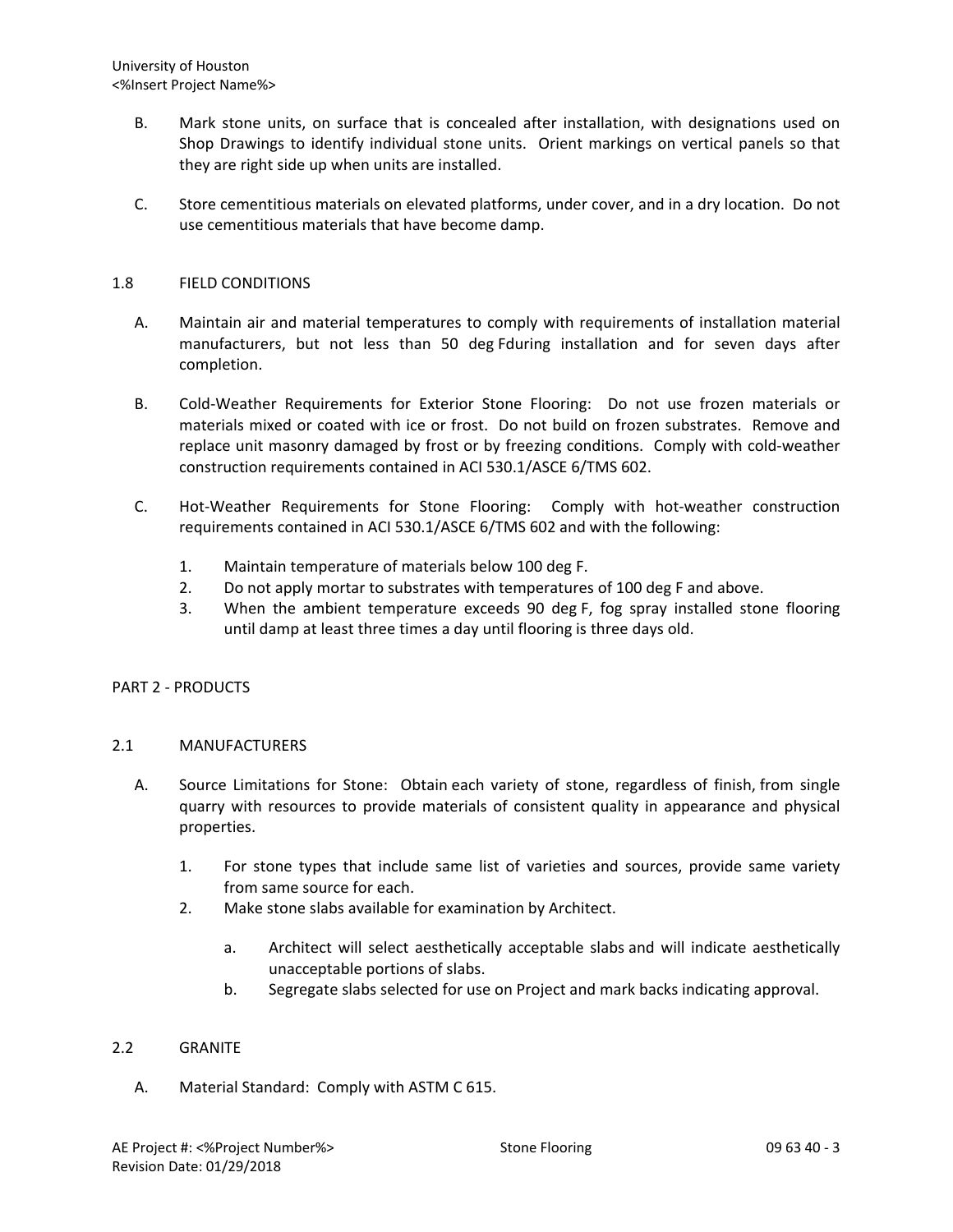- B. Description: As indicated on Drawings
- C. Match Architect's samples for color, finish, and other stone characteristics relating to aesthetic effects.

### 2.3 LIMESTONE

### A. Material Standard: Comply with ASTM C 568.

Usually retain one of three options in "Classification" Subparagraph below. If naming varieties and sources, specifying a classification may be unnecessary but would provide additional quality control and a salient characteristic to use in determining if another variety or source is equivalent. First option generally applies to very porous limestone, such as shell limestone; second, to oolitic limestone; and third, to dolomitic limestone.

- 1. Classification: II Medium Density.
- 2. Stone Abrasion Resistance: Minimum value of 10 , based on testing according to ASTM C 241/C 241M or ASTM C 1353.

If retaining "Description" Paragraph below, retain one of three options. Coordinate below with "Classification" Subparagraph above. Description can serve as a salient characteristic if varieties other than those named are allowed and can be deleted if only specific named varieties are allowed.

- B. Description: Oolitic limestone.
- C. Varieties and Sources: Indiana oolitic limestone quarried in Lawrence, Monroe, or Owen Counties, Indiana.

Select and Standard grades are hard to get in large sizes; gray is more plentiful than buff. Verify availability with producers.

- 1. Indiana Oolitic Limestone Grade and Color: As indicated on Drawingsaccording to grade and color classification established by ILI.
- D. Match Architect's samples for color, finish, and other stone characteristics relating to aesthetic effects.

### 2.4 QUARTZ-BASED STONE

- A. Material Standard: Comply with ASTM C 616, Classification I Sandstone .
	- 1. Stone Abrasion Resistance: Minimum value of 10 , based on testing according to ASTM C 241/C 241M or ASTM C 1353.
- B. Finish: As indicated on Drawings .
- C. Match Architect's samples for color, finish, and other stone characteristics relating to aesthetic effects.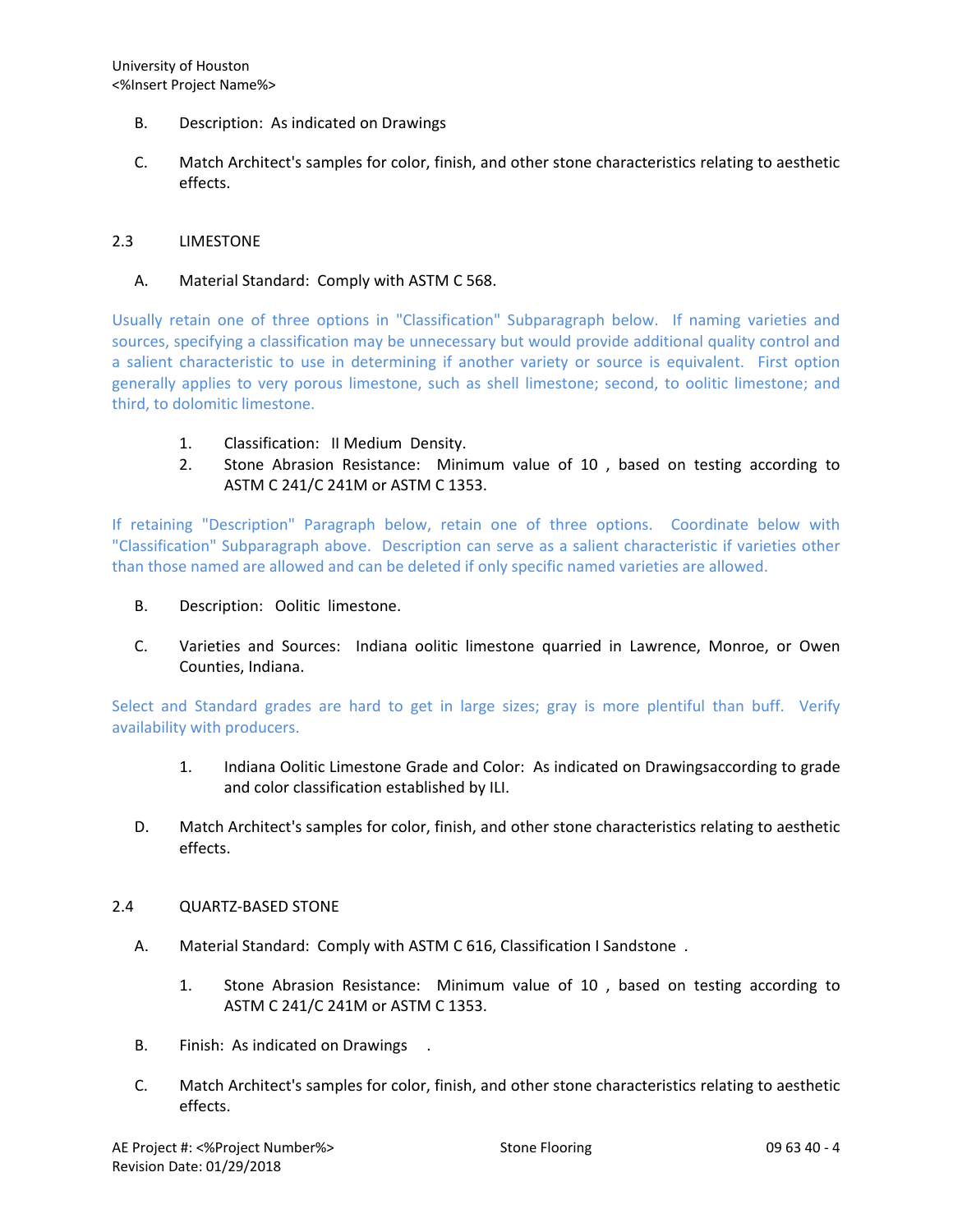### 2.5 SLATE

- A. Material Standard: Comply with ASTM C 629, Classification II Interior.
	- 1. Stone Abrasion Resistance: Minimum value of 8 , based on testing according to ASTM C 241/C 241M or ASTM C 1353.
- B. Description: slate with a fine, even grain and unfading color, from clear, sound stock.
- C. Finish: As indicated .
- D. Match Architect's samples for color, finish, and other stone characteristics relating to aesthetic effects.

### 2.6 TRAVERTINE

- A. Material Standard: Comply with ASTM C 1527, Classification II Interior.
	- 1. Stone Abrasion Resistance: Minimum value of 10 , based on testing according to ASTM C 241/C 241M or ASTM C 1353.
- B. Cut: Vein.
- C. Filling: Fill pores on faces of stone with cementitious filler of color selected by Architect .
- D. Finish: As indicated .
- E. Match Architect's samples for color, finish, and other stone characteristics relating to aesthetic effects.

#### 2.7 MORTAR MATERIALS

- A. Portland Cement: ASTM C 150, Type I or Type II. Provide natural color or white cement as required to produce mortar color indicated.
	- 1. Low-Alkali Cement: Not more than 0.60 percent total alkali when tested according to ASTM C 114.
- B. Hydrated Lime: ASTM C 207, Type S.
- C. Portland Cement-Lime Mix: Packaged blend of portland cement complying with ASTM C 150, Type I or Type III, and hydrated lime complying with ASTM C 207, Type S.
	- 1. [Products:](http://www.specagent.com/LookUp/?ulid=379&mf=04&src=wd) Subject to compliance with requirements, provide one of the following :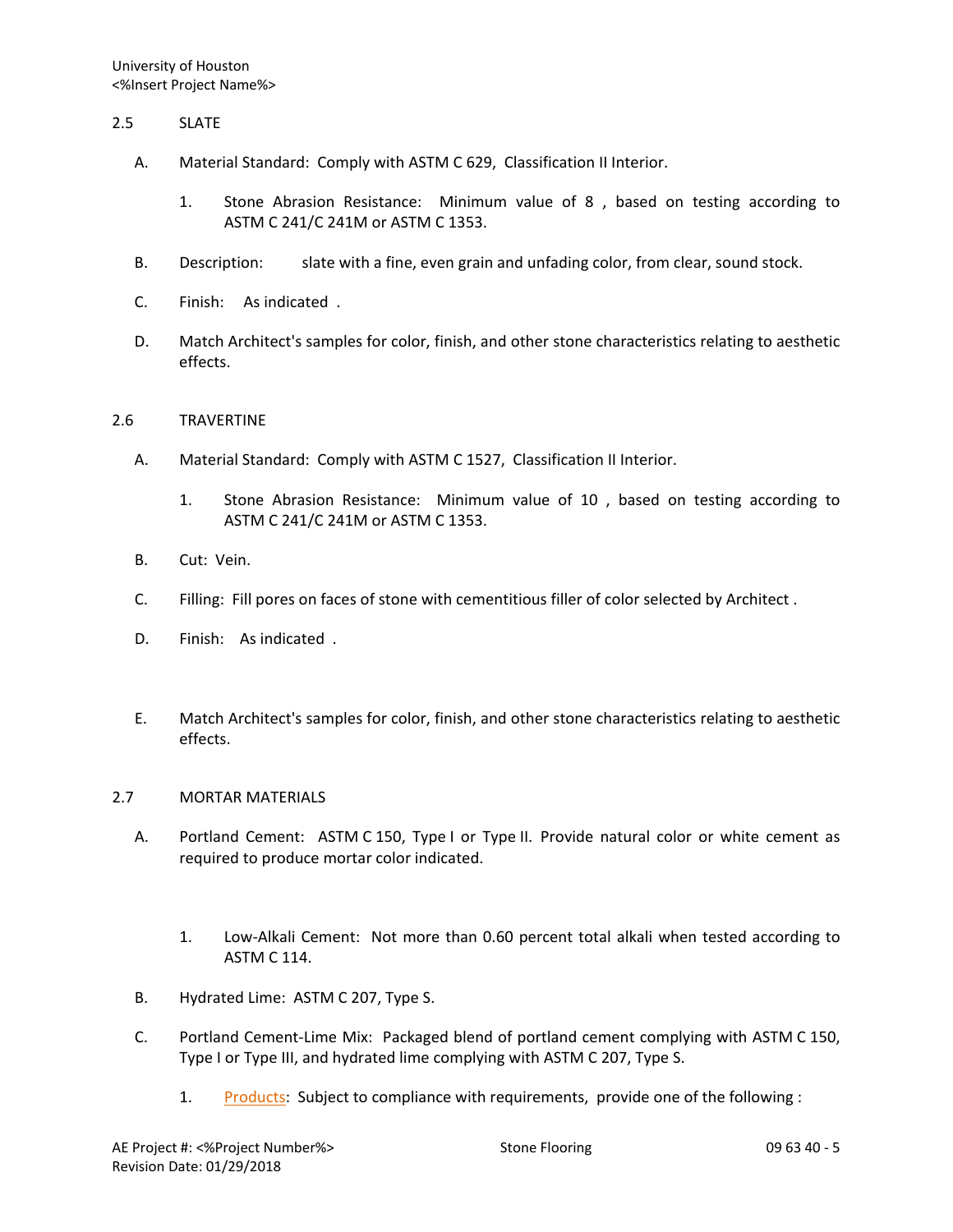- a. [Essroc, Italcementi Group; Saylor's Plus.](http://www.specagent.com/LookUp/?uid=123456815686&mf=04&src=wd)
- b. [Holcim \(US\) Inc.;](http://www.specagent.com/LookUp/?uid=123456815687&mf=04&src=wd) Rainbow Mortamix Custom Color Cement/Lime.
- c. [Lafarge North America;](http://www.specagent.com/LookUp/?uid=123456815688&mf=04&src=wd) Eaglebond.
- d. Substitutions: see section 01 25 00 Substitution Procedures.
- D. Mortar Pigments: Natural and synthetic iron oxides and chromium oxides, compounded for use in mortar mixes and complying with ASTM C 979. Use only pigments with a record of satisfactory performance in stone masonry mortar.
	- 1. [Products:](http://www.specagent.com/LookUp/?ulid=380&mf=04&src=wd) Subject to compliance with requirements, provide one of the following :
		- a. [Davis Colors; True Tone Mortar Colors.](http://www.specagent.com/LookUp/?uid=123456815691&mf=04&src=wd)
		- b. [Lanxess Corporation;](http://www.specagent.com/LookUp/?uid=123456835286&mf=04&src=wd) Bayferrox Iron Oxide Pigments.
		- c. [Solomon Colors; SGS Mortar Colors.](http://www.specagent.com/LookUp/?uid=123456815692&mf=04&src=wd)
		- d. Substitutions: see section 01 25 00 Substitution Procedures.
- E. Colored Portland Cement-Lime Mix: Packaged blend of portland cement, hydrated lime, and mortar pigments. Mix shall produce color indicated or, if not indicated, as selected from manufacturer's standard colors. Pigments shall not exceed 10 percent of portland cement by weight.
	- 1. [Products:](http://www.specagent.com/LookUp/?ulid=6724&mf=04&src=wd) Subject to compliance with requirements, provide one of the following :
		- a. [Holcim \(US\) Inc.;](http://www.specagent.com/LookUp/?uid=123456835287&mf=04&src=wd) Rainbow Mortamix Custom Color Cement/Lime.
		- b. [Lafarge North America;](http://www.specagent.com/LookUp/?uid=123456835288&mf=04&src=wd) Eaglebond.
		- c. [Lehigh Cement Company;](http://www.specagent.com/LookUp/?uid=123456835289&mf=04&src=wd) Lehigh Custom Color Portland/Lime Cement.
		- d. Substitutions: see section 01 25 00 Substitution Procedures.
- F. Aggregate: ASTM C 144; except for joints narrower than 1/4 inch , use aggregate graded with 100 percent passing No. 16 sieve.
	- 1. White Aggregates: Natural white sand or ground white stone.
	- 2. Colored Aggregates: Natural-colored sand or ground marble, granite, or other durable stone; of color necessary to produce required mortar color.
- G. Latex Additive: Manufacturer's standard water emulsion, serving as replacement for part of or all gaging water, of type specifically recommended by latex-additive manufacturer for use with field-mixed portland cement mortar bed, and not containing a retarder.
	- 1. [Manufacturers:](http://www.specagent.com/LookUp/?ulid=381&mf=04&src=wd) Subject to compliance with requirements, provide products by one of the following :
		- a. [Bostik, Inc.](http://www.specagent.com/LookUp/?uid=123456793170&mf=04&src=wd)
		- b. [Laticrete International, Inc.](http://www.specagent.com/LookUp/?uid=123456793181&mf=04&src=wd)
		- c. [MAPEI Corporation.](http://www.specagent.com/LookUp/?uid=123456793183&mf=04&src=wd)
		- d. Substitutions: see section 01 25 00 Substitution Procedures.
- H. Thin-Set Mortar: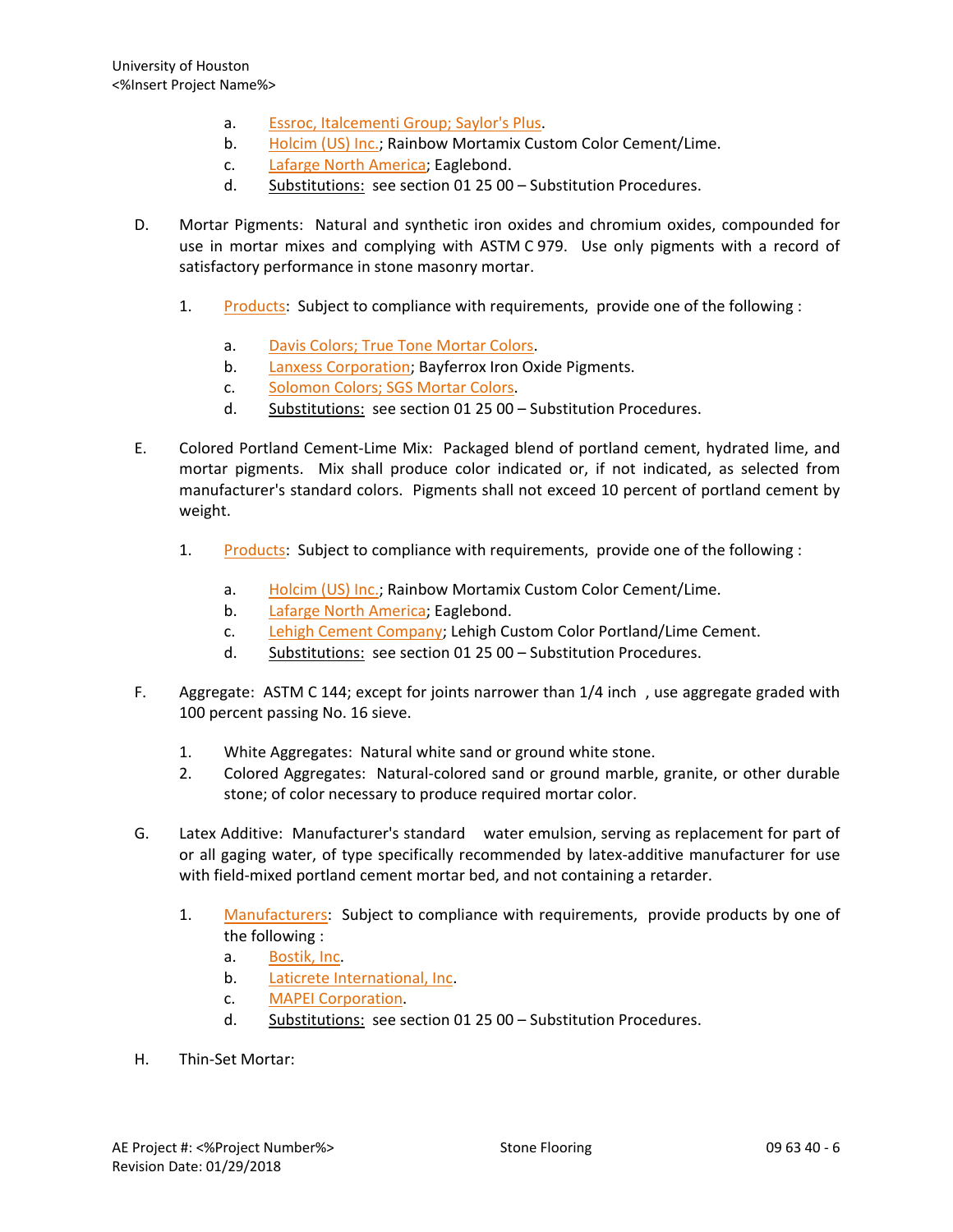- 1. [Manufacturers:](http://www.specagent.com/LookUp/?ulid=382&mf=04&src=wd) Subject to compliance with requirements, provide products by one of the following :
	- a. [Bostik, Inc.](http://www.specagent.com/LookUp/?uid=123456793194&mf=04&src=wd)
	- b. [Laticrete International, Inc.](http://www.specagent.com/LookUp/?uid=123456793198&mf=04&src=wd)
	- c. [MAPEI Corporation.](http://www.specagent.com/LookUp/?uid=123456793199&mf=04&src=wd)
	- d. Substitutions: see section 01 25 00 Substitution Procedures.
- 2. Dry-Set Portland Cement Mortar: ANSI A118.1, packaged.
- 3. Latex-Portland Cement Mortar: ANSI A118.4, consisting of the following:
	- a. Prepackaged Dry-Mortar Mix: Factory-prepared, packaged mixture of portland cement; dry, redispersible, ethylene vinyl acetate additive; and other ingredients to which only water needs to be added at Project site.
	- b. Mixture of Dry-Mortar Mix and Latex Additive: Mixture of packaged dry-mortar mix and styrene-butadiene-rubber or acrylic-resin liquid-latex additive.
- I. Water: Potable.
- 2.8 GROUT
	- A. Grout Colors: As selected by Architect from manufacturer's full range.
	- B. Sand-Portland Cement Grout: ANSI A108.10, composed of white or gray cement and white or colored aggregate to produce required color.
	- C. Standard Cement Grout: ANSI A118.6, packaged.
		- 1. Unsanded grout mixture for joints 1/8 inch and narrower.
		- 2. Sanded grout mixture for joints wider than 1/8 inch.
	- D. Polymer-Modified Cement Grout: ANSI A118.7, packaged.
		- 1. [Manufacturers:](http://www.specagent.com/LookUp/?ulid=383&mf=04&src=wd) Subject to compliance with requirements, provide products by one of the following :
			- a. [Bostik, Inc.](http://www.specagent.com/LookUp/?uid=123456793203&mf=04&src=wd)
			- b. Laticrete International, Inc.
			- c. [MAPEI Corporation.](http://www.specagent.com/LookUp/?uid=123456793208&mf=04&src=wd)
			- d. Substitutions: see section 01 25 00 Substitution Procedures.
		- 2. Polymer Type: Acrylic resin or ethylene vinyl acetate, in dry, redispersible form, packaged with other dry ingredients.
		- 3. Polymer Type: Acrylic resin or styrene-butadiene rubber in liquid-latex form for addition to packaged dry-grout mix.
		- 4. Unsanded grout mix for joints 1/8 inch and narrower.
		- 5. Sanded grout mix for joints wider than 1/8 inch.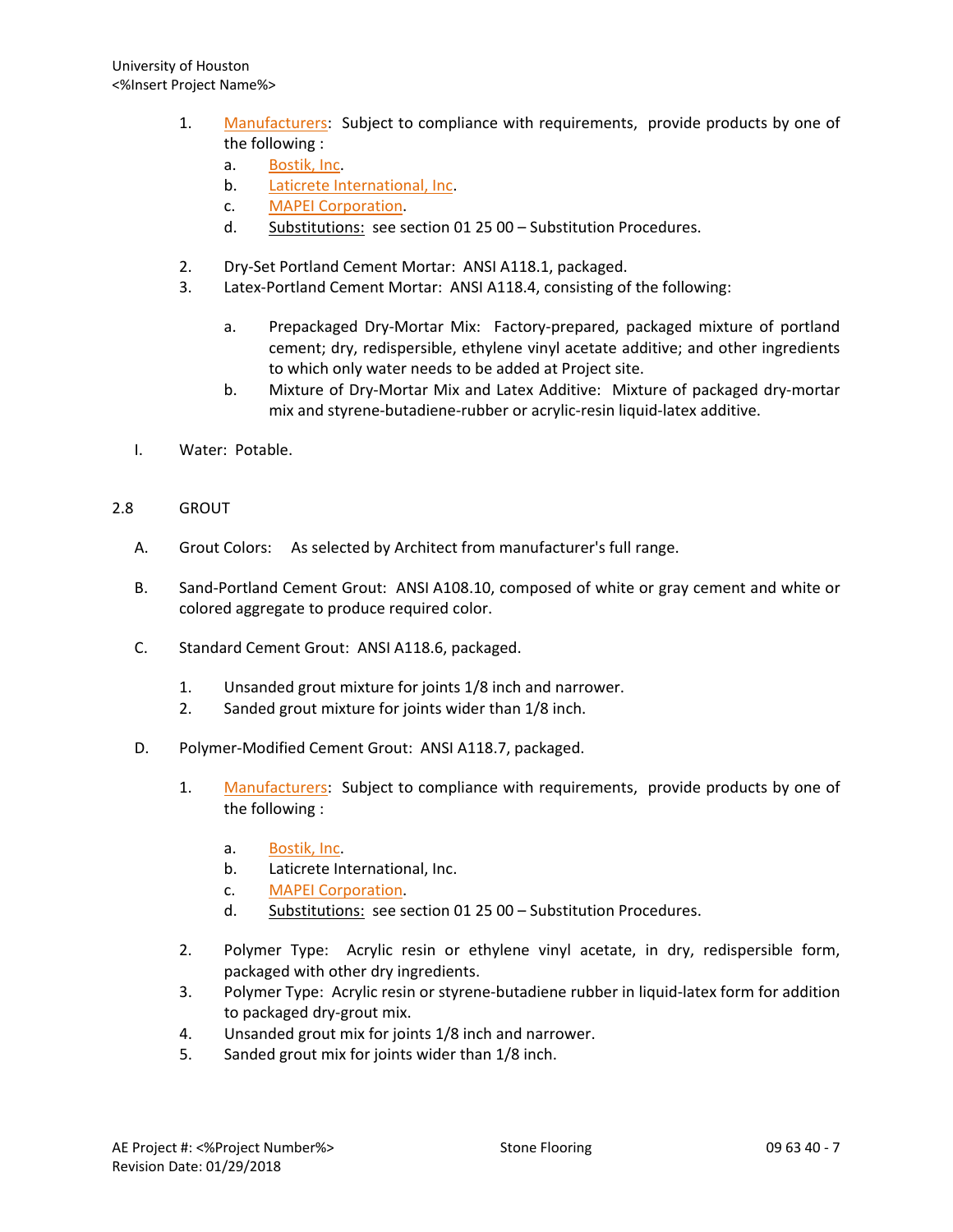- E. Water-Cleanable Epoxy Grout: ANSI A118.3 packaged, chemical-resistant, water-cleanable, tile-setting and -grouting epoxy.
	- 1. [Manufacturers:](http://www.specagent.com/LookUp/?ulid=384&mf=04&src=wd) Subject to compliance with requirements, provide products by one of the following :
		- a. [Bostik, Inc.](http://www.specagent.com/LookUp/?uid=123456793212&mf=04&src=wd)
		- b. [Laticrete International, Inc.](http://www.specagent.com/LookUp/?uid=123456793215&mf=04&src=wd)
		- c. [MAPEI Corporation.](http://www.specagent.com/LookUp/?uid=123456793216&mf=04&src=wd)
		- d. Substitutions: see section 01 25 00 Substitution Procedures.

## 2.9 WATERPROOF MEMBRANES

- A. General: Manufacturer's standard product, selected from the following, that complies with ANSI A118.10 and is recommended by the manufacturer for the application indicated. Include reinforcement and accessories recommended by manufacturer.
- B. Chlorinated Polyethylene Sheet: Nonplasticized, chlorinated polyethylene faced on both sides with nonwoven polyester fabric; 0.030-inch nominal thickness.
	- 1. [Products:](http://www.specagent.com/LookUp/?ulid=6725&mf=04&src=wd) Subject to compliance with requirements, provide the following :
		- a. [Noble Company \(The\);](http://www.specagent.com/LookUp/?uid=123456835301&mf=04&src=wd) Nobleseal TS.
		- b. Substitutions: see section 01 25 00 Substitution Procedures.
- C. PVC Sheet: Two layers of PVC sheet heat-fused together and to facings of nonwoven polyester; 0.040-inch nominal thickness.
	- 1. [Products:](http://www.specagent.com/LookUp/?ulid=6726&mf=04&src=wd) Subject to compliance with requirements, provide the following :
		- a. [Compotite Corporation;](http://www.specagent.com/LookUp/?uid=123456835302&mf=04&src=wd) Composeal Gold.
		- b. Substitutions: see section 01 25 00 Substitution Procedures.
- D. Polyethylene Sheet: Polyethylene faced on both sides with fleece webbing; 0.008-inch nominal thickness.
	- 1. [Products:](http://www.specagent.com/LookUp/?ulid=6727&mf=04&src=wd) Subject to compliance with requirements, provide the following :
		- a. [Schluter Systems L.P.;](http://www.specagent.com/LookUp/?uid=123456835303&mf=04&src=wd) KERDI.
		- b. Substitutions: see section 01 25 00 Substitution Procedures.
- E. Fabric-Reinforced, Modified-Bituminous Sheet: Self-adhering, SBS-modified-bituminous sheet with woven reinforcement facing; 0.040-inch nominal thickness.
	- 1. [Products:](http://www.specagent.com/LookUp/?ulid=6728&mf=04&src=wd) Subject to compliance with requirements, provide the following :
		- a. [National Applied Construction Products, Inc.;](http://www.specagent.com/LookUp/?uid=123456835304&mf=04&src=wd) Strataflex.
		- b. Substitutions: see section 01 25 00 Substitution Procedures.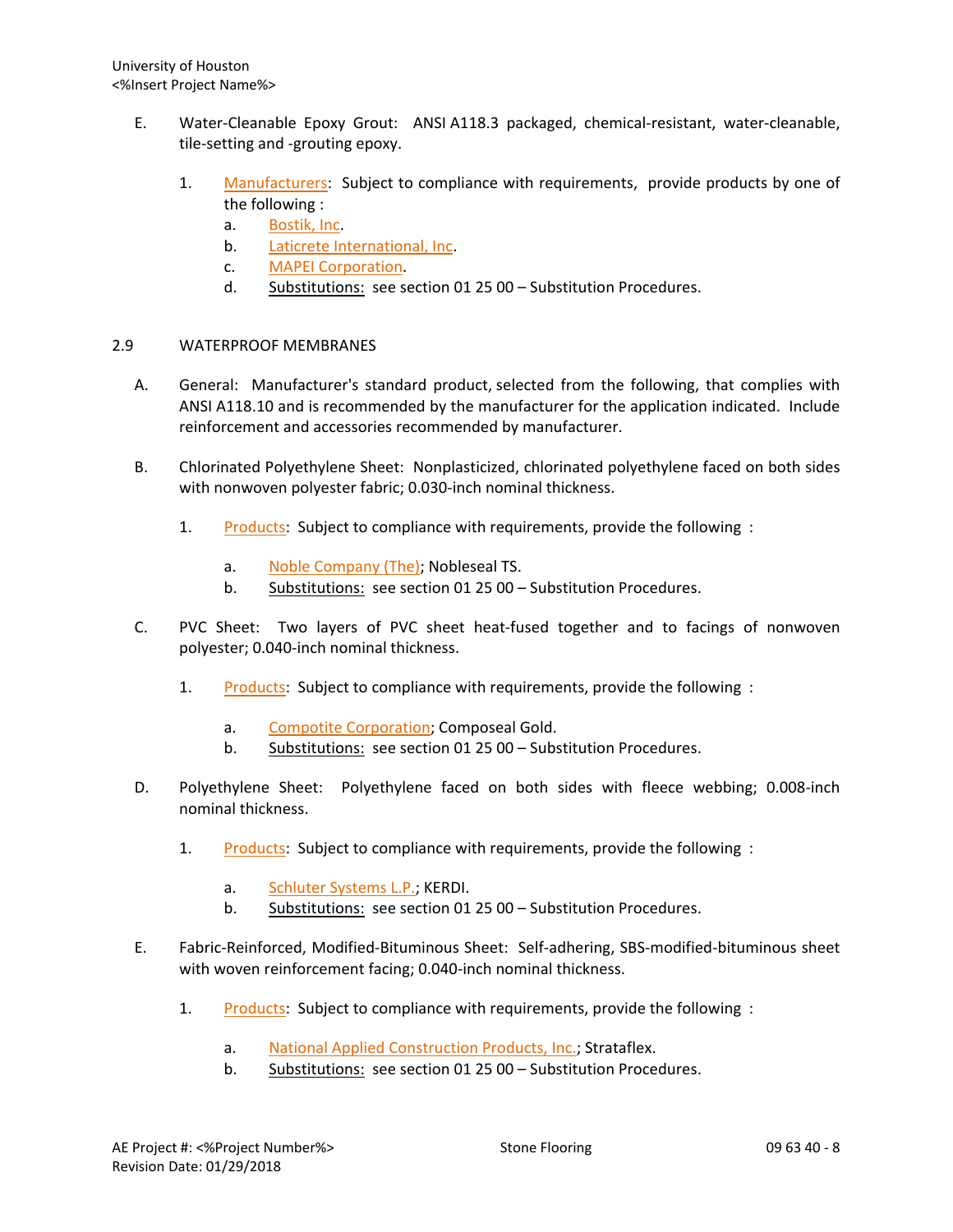- F. Fabric-Reinforced, Fluid-Applied Membrane: System consisting of liquid-latex rubber or elastomeric polymer and continuous fabric reinforcement.
	- 1. [Products:](http://www.specagent.com/LookUp/?ulid=6729&mf=04&src=wd) Subject to compliance with requirements, provide one of the following :
		- a. [Bostik, Inc.;](http://www.specagent.com/LookUp/?uid=123456835306&mf=04&src=wd) Hydroment Blacktop 90210.
		- b. [Laticrete International, Inc.;](http://www.specagent.com/LookUp/?uid=123456835308&mf=04&src=wd) Laticrete 9235 Waterproof Membrane.
		- c. [MAPEI Corporation.;](http://www.specagent.com/LookUp/?uid=123456835309&mf=04&src=wd) Mapelastic AquaDefensewith MAPEI Reinforcing Fabric.
		- d. Substitutions: see section 01 25 00 Substitution Procedures.
- G. Fluid-Applied Membrane: Liquid-latex rubber or elastomeric polymer.
	- 1. [Products:](http://www.specagent.com/LookUp/?ulid=6730&mf=04&src=wd) Subject to compliance with requirements, provide one of the following :
		- a. [Bostik, Inc.](http://www.specagent.com/LookUp/?uid=123456835314&mf=04&src=wd); Durabond D-222 Duraguard Membrane Hydroment Gold.
		- b. [Laticrete International, Inc.;](http://www.specagent.com/LookUp/?uid=123456835318&mf=04&src=wd) Latapoxy 24hr HydroProofing.
		- c. [MAPEI Corporation;](http://www.specagent.com/LookUp/?uid=123456835319&mf=04&src=wd) Mapelastic AquaDefense.
		- d. Substitutions: see section 01 25 00 Substitution Procedures.
- H. Latex-Portland Cement: Flexible mortar consisting of cement-based mix and latex additive.
	- 1. [Products:](http://www.specagent.com/LookUp/?ulid=6731&mf=04&src=wd) Subject to compliance with requirements, provide one of the following :
		- a. [Boiardi Products, a QEP company;](http://www.specagent.com/LookUp/?uid=123456835323&mf=04&src=wd) Elastiment 323 Cement Based Waterproofing, Anti-Fracture/Crack Suppression Membrane.
		- b. [C-Cure;](http://www.specagent.com/LookUp/?uid=123456835324&mf=04&src=wd) UltraCure 971.
		- c. [MAPEI Corporation;](http://www.specagent.com/LookUp/?uid=123456835325&mf=04&src=wd) Mapelastic 315.
		- d. Substitutions: see section 01 25 00 Substitution Procedures.

## 2.10 ACCESSORIES

- A. Paver Pedestals: Manufacturer's standard paver support assembly, including fixed-height pedestals, shims, and spacer tabs for joint spacing of 1/8 inch or .
	- 1. [Manufacturers:](http://www.specagent.com/LookUp/?ulid=386&mf=04&src=wd) Subject to compliance with requirements, provide products by one of the following :
		- a. Hanover [Architectural Products.](http://www.specagent.com/LookUp/?uid=123456793230&mf=04&src=wd)
		- b. [Tremco Incorporated.](http://www.specagent.com/LookUp/?uid=123456793234&mf=04&src=wd)
		- c. [Wausau Tile, Inc.; Terra-Paving Div.](http://www.specagent.com/LookUp/?uid=123456815699&mf=04&src=wd)
		- d. Substitutions: see section 01 25 00 Substitution Procedures.
- B. Temporary Spacers: Resilient plastic, nonstaining to stone, sized to suit joint thickness.
- C. Cleavage Membrane: Polyethylene sheeting, ASTM D 4397, 4.0 mils thick.
- D. Reinforcing Wire: Galvanized, welded, 0.062-inch- diameter wire; 2-by-2-inch mesh; comply with ASTM A 185/A 185M and ASTM A 82/A 82M except for minimum wire size.
- E. Divider Strips and Edging: Metal or combination of metal and PVC or neoprene base, designed specifically for flooring applications, in longest lengths available, and as follows: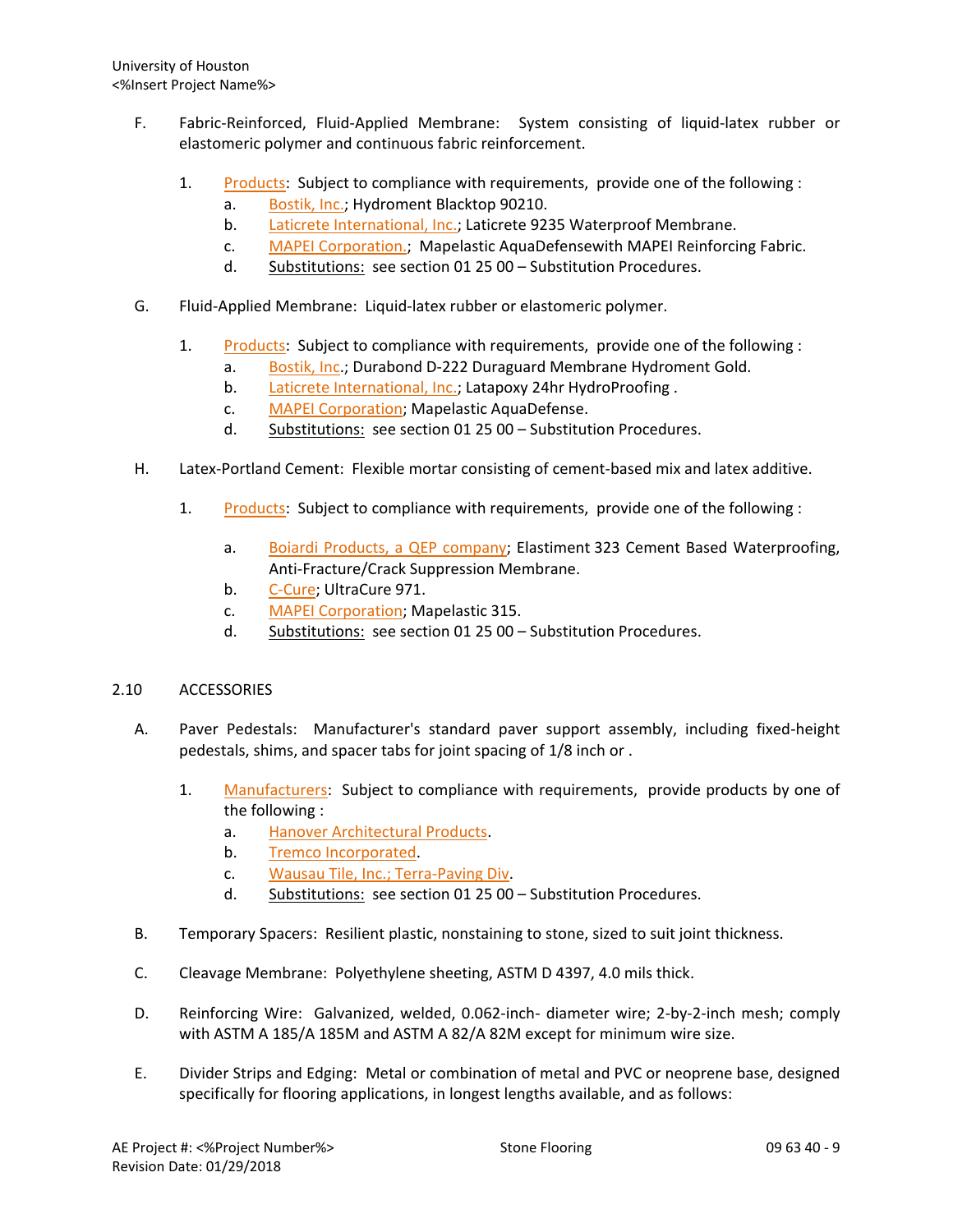- 1. Exposed-Edge Material: Stainless steel; ASTM A 666, Type 302.
- 2. Cross-Section Profile: Angle or L-shape .
- 3. Height: Match stone thickness .
- 4. Exposed-Edge Width: 1/8 inch .
- 5. Control-Joint Filler: Neoprene.
- F. Abrasive Inserts for Stair Treads: Abrasive strips consisting of aluminum oxide, silicon carbide, or a combination of both, in an epoxy-resin binder, fabricated for installing in routed grooves of stair treads to provide slip resistance. Provide epoxy-resin installation adhesive compatible with inserts.
	- 1. Width: 1/4 inch .
	- 2. Depth: 1/2 inch .
	- 3. Length: 4 inches less than stair width .
- G. Cleaner: Stone cleaner specifically formulated for stone types, finishes, and applications indicated, as recommended by stone producer and by sealer manufacturer. Do not use cleaning compounds containing acids, caustics, harsh fillers, or abrasives.
- H. Floor Sealer: Colorless, slip- and stain-resistant sealer that does not affect color or physical properties of stone surfaces, as recommended by stone producer for application indicated.
	- 1. [Manufacturers:](http://www.specagent.com/LookUp/?ulid=387&mf=04&src=wd) Subject to compliance with requirements, provide products by one of the following :
		- a. [Bostik, Inc.](http://www.specagent.com/LookUp/?uid=123456793236&mf=04&src=wd)
		- b. [Custom Building Products.](http://www.specagent.com/LookUp/?uid=123456793237&mf=04&src=wd)
		- c. [Summitville Tiles, Inc.](http://www.specagent.com/LookUp/?uid=123456793243&mf=04&src=wd)
		- d. Substitutions: see section 01 25 00 Substitution Procedures.

### 2.11 MORTAR AND GROUT MIXES

- A. Mortar: Comply with referenced standards and with manufacturers' written instructions for mix proportions, mixing equipment, mixer speeds, mixing containers, mixing time, and other procedures needed to produce mortar of uniform quality and with optimum performance characteristics.
	- 1. Do not use admixtures, including pigments, air-entraining agents, accelerators, retarders, water-repellent agents, antifreeze compounds, or other admixtures, unless otherwise indicated. Do not use calcium chloride.
	- 2. Combine mortar materials and thoroughly mix in a mechanical batch mixer unless otherwise indicated. Discard mortar when it has reached initial set.
- B. Portland Cement-Lime Setting Mortar: ASTM C 270, Proportion Specification, Type N for interior applications and Type S for exterior applications. Use amount of water to produce a stiff mixture with a moist surface when bed is ready to receive stone.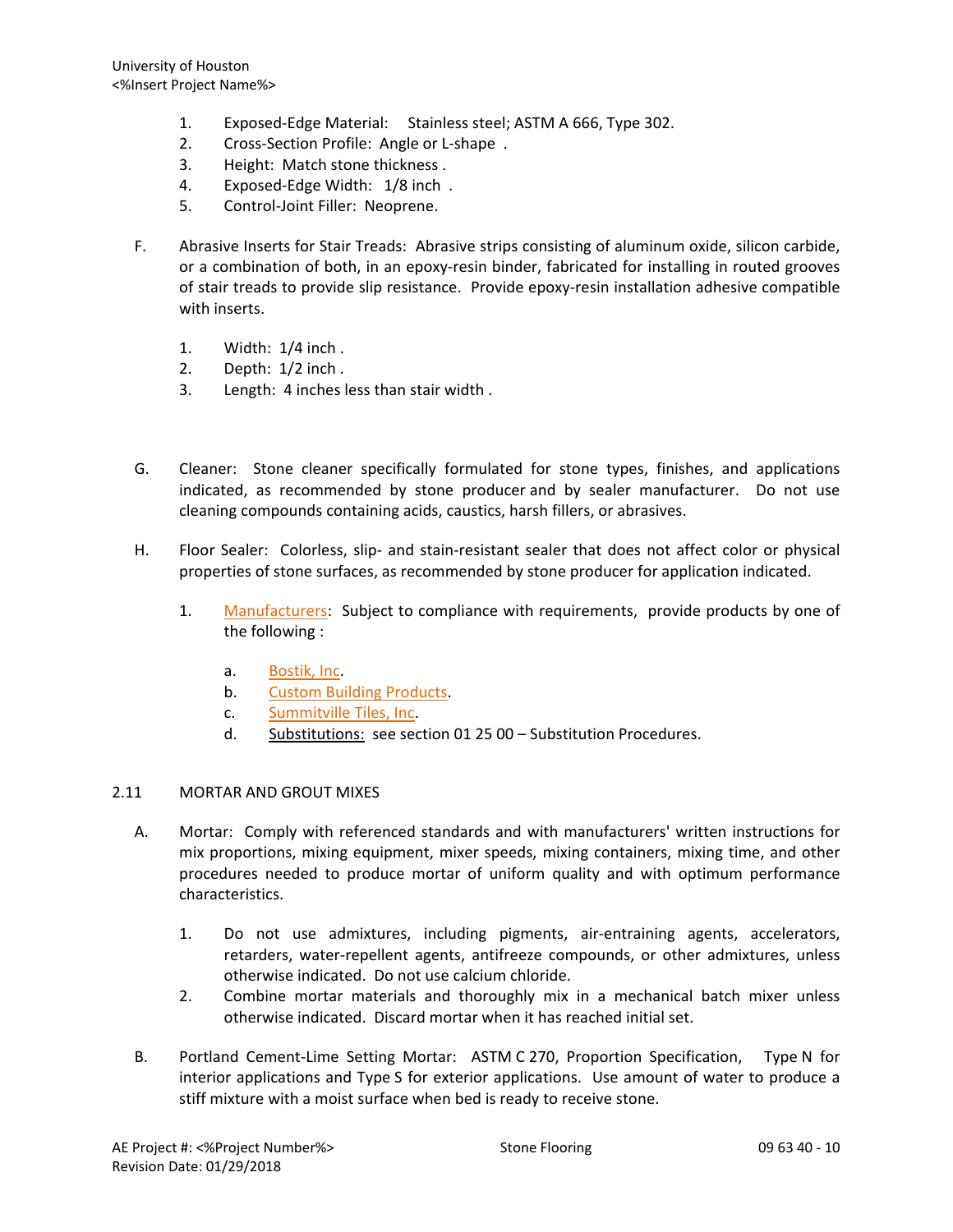- C. Latex-Modified Portland Cement Setting Mortar: Proportion and mix portland cement, aggregate, and latex additive to comply with latex-additive manufacturer's written instructions and to produce a stiff mixture with a moist surface when bed is ready to receive stone.
- D. Mortar-Bed Bond Coat: Mix neat cement and water to a creamy consistency.
- E. Cement-Paste Bond Coat: Mix either neat cement or cement and sand with water to a consistency similar to that of thick cream.
- F. Latex-Modified Portland Cement Bond Coat: Proportion and mix portland cement, aggregate, and latex additive to comply with latex-additive manufacturer's written instructions.
- G. Joint Grout: Comply with mixing requirements in referenced ANSI standards and with manufacturer's written instructions.

### PART 3 - EXECUTION

### 3.1 EXAMINATION

- A. Examine surfaces to receive stone flooring and conditions under which stone flooring will be installed, with Installer present, for compliance with requirements for installation tolerances and other conditions affecting performance of stone flooring.
- B. Prepare written report, endorsed by Installer, listing conditions detrimental to performance of stone flooring.
- C. Proceed with installation only after unsatisfactory conditions have been corrected.

### 3.2 PREPARATION

- A. Vacuum concrete substrates to remove dirt, dust, debris, and loose particles.
- B. Remove substances from concrete substrates that could impair mortar bond, including curing and sealing compounds, form oil, and laitance.
- C. Where indicated, prepare substrates to receive waterproofing by applying a reinforced mortar bed that complies with ANSI A108.1A and is sloped 1/4 inch per foot toward drains.
- D. Before setting stone, clean dirty or stained stone surfaces by removing soil, stains, and foreign materials. Clean stone by thoroughly scrubbing with fiber brushes and then drenching with clear water. Use only mild cleaning compounds that contain no caustic or harsh materials or abrasives.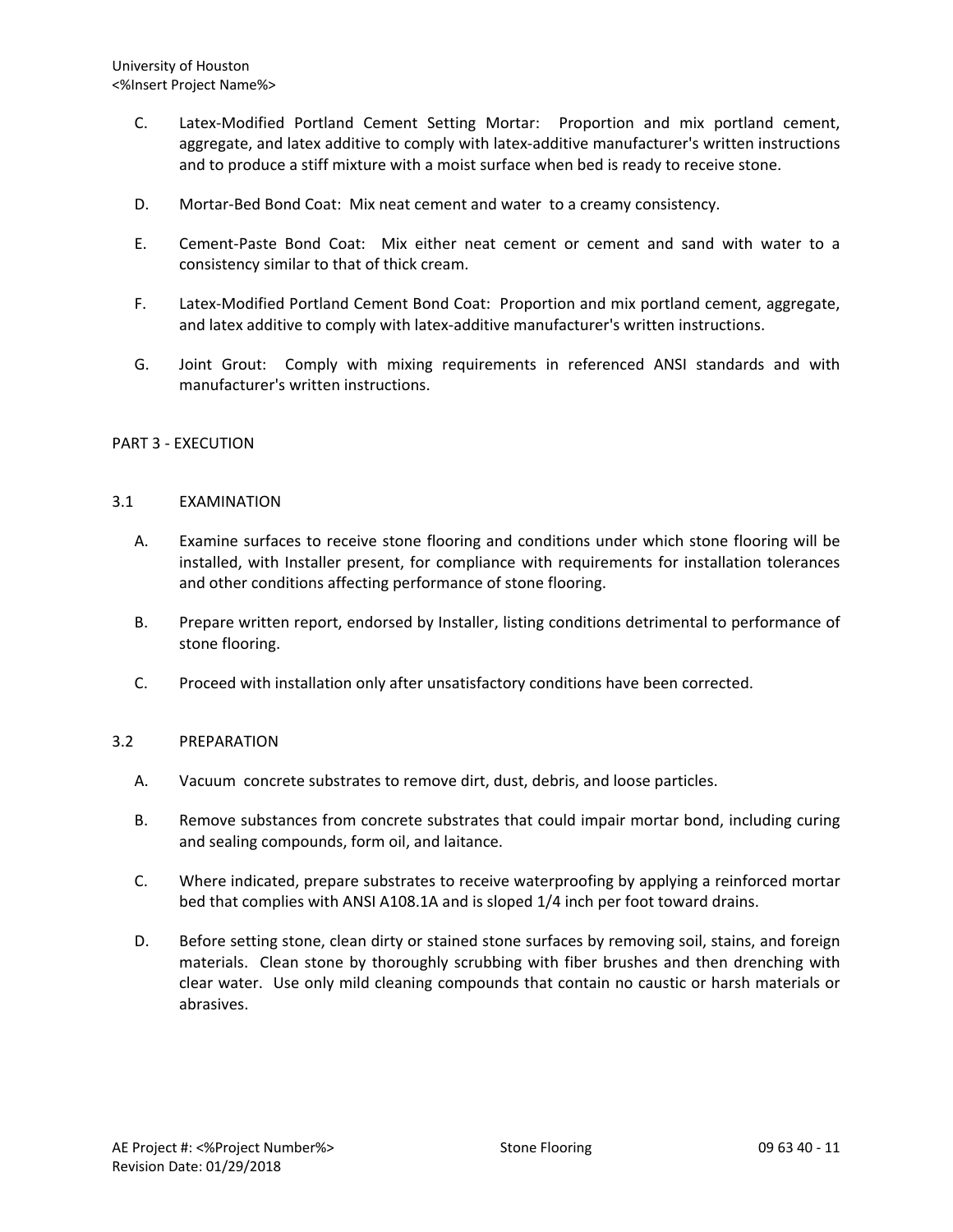### 3.3 INSTALLATION, GENERAL

- A. Do necessary field cutting as stone is set. Cut lines straight and true and finish field-cut edges to match shop-cut edges.
	- 1. Use power saws with diamond blades to cut stone except for stone that is specified to have rough-split edges.
- B. Set stone to comply with requirements indicated.
- C. Scribe and field cut stone as necessary to fit at obstructions. Produce neat joints of size specified or indicated.
- D. Provide control and expansion joints of widths and at locations indicated. Keep control and expansion joints free of mortar, grout, and other rigid materials.

## 3.4 INSTALLATION TOLERANCES

- A. Variation in Line: For positions shown in plan for edges of flooring, ramps, steps, changes in color or finish, and continuous joint lines, do not exceed 1/8 inch in 10 feet, 1/4 inch in 20 feet, or 3/8 inch maximum.
- B. Variation in Joint Width: Do not vary from average joint width more than plus or minus 1/16 inch or one-fourth of nominal joint width, whichever is less.
- C. Variation in Surface Plane: Do not exceed 1/8 inch in 10 feet, 1/4 inch in 20 feet, or 3/8 inch maximum from level or slope indicated.
- D. Variation in Plane between Adjacent Units (Lipping): Do not exceed 1/32-inch difference between planes of adjacent units.

## 3.5 INSTALLATION OF STONE BONDED TO CONCRETE

- A. Saturate concrete with clean water several hours before placing setting bed. Remove surface water about one hour before placing setting bed.
- B. Apply mortar-bed bond coat to damp concrete and broom to provide an even coating that completely covers the concrete. Do not exceed 1/16-inch thickness. Limit area of mortar-bed bond coat to avoid its drying out before placing setting bed.
	- 1. Place reinforcing wire mesh over concrete, lapped at joints by at least one full mesh and supported so mesh becomes embedded in middle of mortar bed. Hold edges back from vertical surfaces about 1/2 inch.
- C. Apply mortar bed immediately after applying mortar-bed bond coat. Spread, tamp, and screed to uniform thickness at elevations required for setting stone to finished elevations indicated.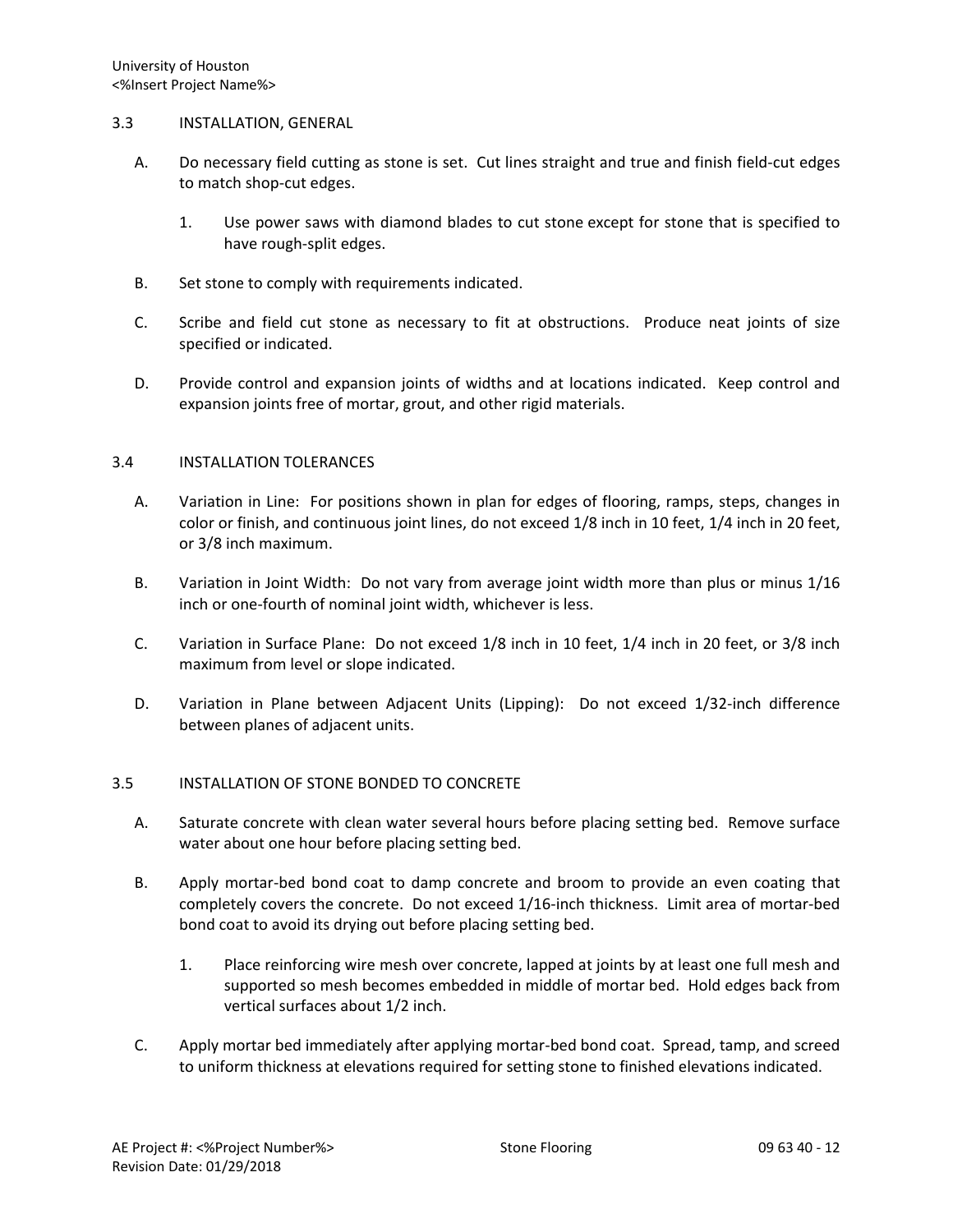- D. Mix and place only that amount of mortar bed that can be covered with stone before initial set. Cut back, bevel edge, and discard material that has reached initial set before stone can be placed.
- E. Place stone before initial set of mortar occurs. Immediately before placing stone on setting bed, apply uniform 1/16-inch- thick bond coat to mortar bed or to back of each stone unit.
- F. Tamp and beat stone with a wooden block or rubber mallet to obtain full contact with mortar bed and to bring finished surfaces within indicated tolerances. Set each unit in a single operation before initial set of mortar; do not return to areas already set and disturb stone for purposes of realigning finished surfaces or adjusting joints.
- G. Rake out joints to depth required to receive grout as units are set.

# 3.6 INSTALLATION OF STONE OVER WATERPROOFING

- A. See waterproofing Section for installation of waterproofing and protection board.
	- 1. Carefully place stone and setting materials over waterproofing so protection materials are not displaced and waterproofing is not punctured or otherwise damaged. Replace protection materials that become displaced and arrange for repair of damaged waterproofing before covering with stone flooring.
- B. Install waterproof membrane to comply with ANSI A108.13 and manufacturer's written instructions to produce waterproof membrane of uniform thickness that is bonded securely to substrate.
	- 1. Do not install tile or setting materials over waterproofing until waterproofing has cured and been tested to determine that it is watertight.
- C. Place reinforcing wire fabric over waterproofing , lapped at least one full mesh at joints and supported so mesh becomes embedded in middle of mortar bed. Hold edges back from vertical surfaces and control and expansion joints about 1/2 inch.
- D. Place mortar bed over waterproofing with reinforcing wire fabric fully embedded in middle of mortar bed. Spread, tamp, and screed to uniform thickness at elevations required for setting stone to finished elevations indicated.
- E. Mix and place only that amount of mortar bed that can be covered with stone before initial set. Cut back, bevel edge, and discard material that has reached initial set before stone can be placed.
- F. Place stone before initial set of mortar occurs. Immediately before placing stone on setting bed, apply uniform 1/16-inch- thick bond coat to mortar bed or to back of each stone unit.
- G. Tamp and beat stone with a wooden block or rubber mallet to obtain full contact with mortar bed and to bring finished surfaces within indicated tolerances. Set each unit in a single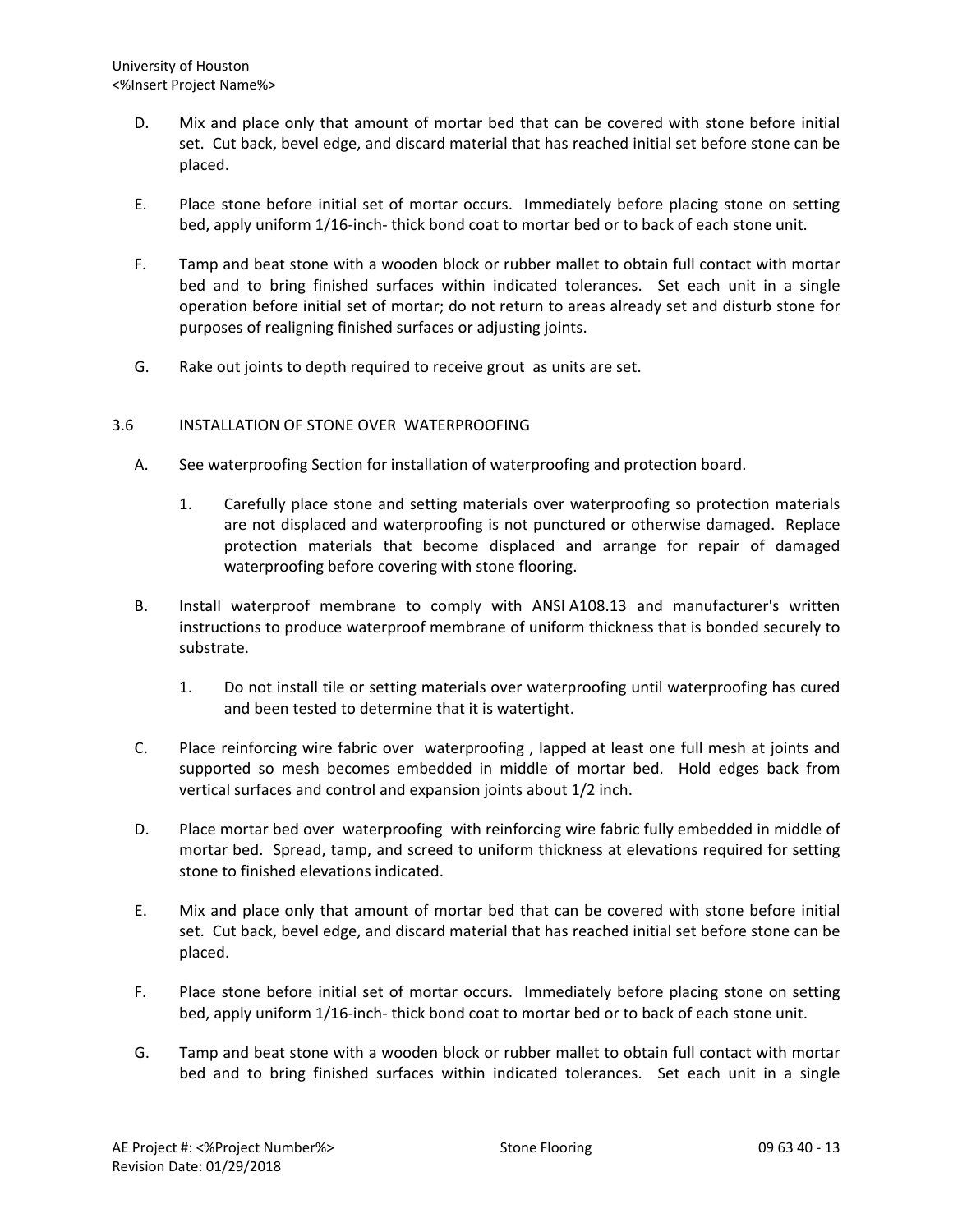operation before initial set of mortar; do not return to areas already set and disturb stone for purposes of realigning finished surfaces or adjusting joints.

H. Rake out joints to depth required to receive grout as units are set.

### 3.7 INSTALLATION OF STONE FLOORING ON PEDESTALS OVER WATERPROOFING

- A. See waterproofing Section for installation of waterproofing and protection board.
- B. Accurately install pedestals and other accessories to elevations required. Adjust for final level and slope with shims.
- C. Loosely lay stone flooring units on pedestals, maintaining a uniform, open joint width. Tightly seat stone units against spacers to eliminate lateral movement or drift of flooring assembly. Align joint patterns parallel in each direction.
	- 1. Lay out stone units to avoid less than half-width units at perimeter or other terminations.
- D. Install stone flooring units to not vary more than 1/16 inch in elevation between adjacent units.

### 3.8 STONE THRESHOLD INSTALLATION

- A. At locations adjacent to stone flooring, install stone thresholds in same type of setting bed as abutting stone flooring unless otherwise indicated.
	- 1. Set thresholds in thin-set, latex-portland cement mortar to comply with ANSI A108.5 at locations where mortar bed would otherwise be exposed above other adjacent flooring.
- B. At locations not adjacent to stone flooring, install stone thresholds in thin-set, latex-portland cement mortar to comply with ANSI A108.5 .

### 3.9 STONE STAIR TREAD AND RISER INSTALLATION

A. Install stone stair treads and risers to comply with "Installation of Stone Bonded to Concrete" Article.

### 3.10 GROUTING

- A. Grout stone joints to comply with ANSI A108.10 and with manufacturer's written instructions.
	- 1. Do not use sanded grout for polished stone.